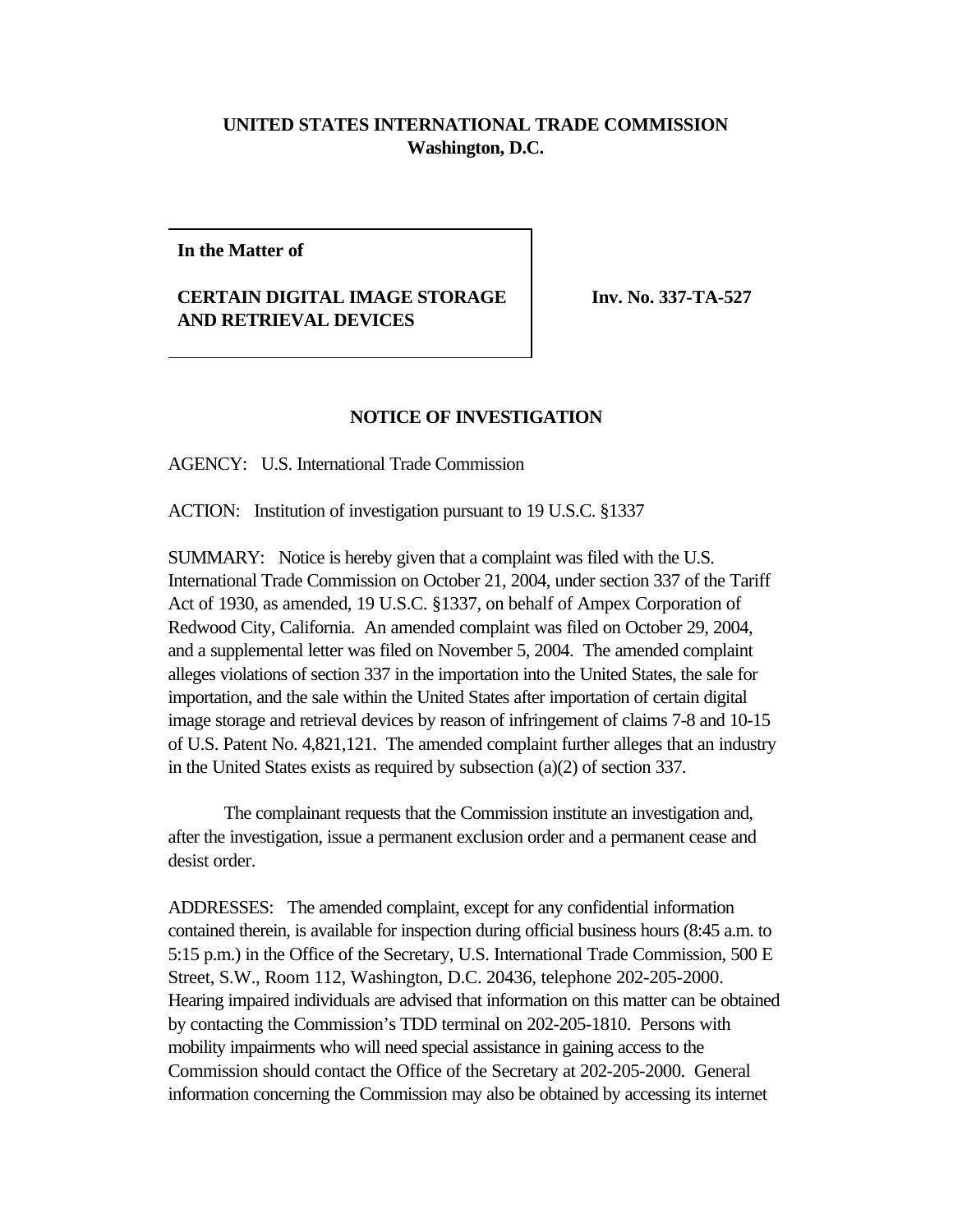server at http://www.usitc.gov. The public record for this investigation may be viewed on the Commission's electronic docket (EDIS) at http://edis.usitc.gov.

FOR FURTHER INFORMATION CONTACT: Erin Joffre, Esq., Office of Unfair Import Investigations, U.S. International Trade Commission, telephone 202-205-2550.

AUTHORITY: The authority for institution of this investigation is contained in section 337 of the Tariff Act of 1930, as amended, and in section 210.10 of the Commission's Rules of Practice and Procedure, 19 C.F.R. § 210.10 (2004).

SCOPE OF INVESTIGATION: Having considered the amended complaint, the U.S. International Trade Commission, on November 22, 2004, ORDERED THAT –

(1) Pursuant to subsection (b) of section 337 of the Tariff Act of 1930, as amended, an investigation be instituted to determine whether there is a violation of subsection  $(a)(1)(B)$  of section 337 in the importation into the United States, the sale for importation, or the sale within the United States after importation of certain digital image storage and retrieval devices by reason of infringement of one or more of claims 7-8 and 10-15 of U.S. Patent No. 4,821,121, and whether an industry in the United States exists as required by subsection (a)(2) of section 337.

(2) For the purpose of the investigation so instituted, the following are hereby named as parties upon which this notice of investigation shall be served:

(a) The complainant is  $-$ 

Ampex Corporation 1228 Douglas Avenue Redwood City, California 94063-3117

(b) The respondents are the following companies alleged to be in violation of section 337, and are the parties upon which the amended complaint is to be served:

> Eastman Kodak Company 343 State Street Rochester, New York 14650-0001